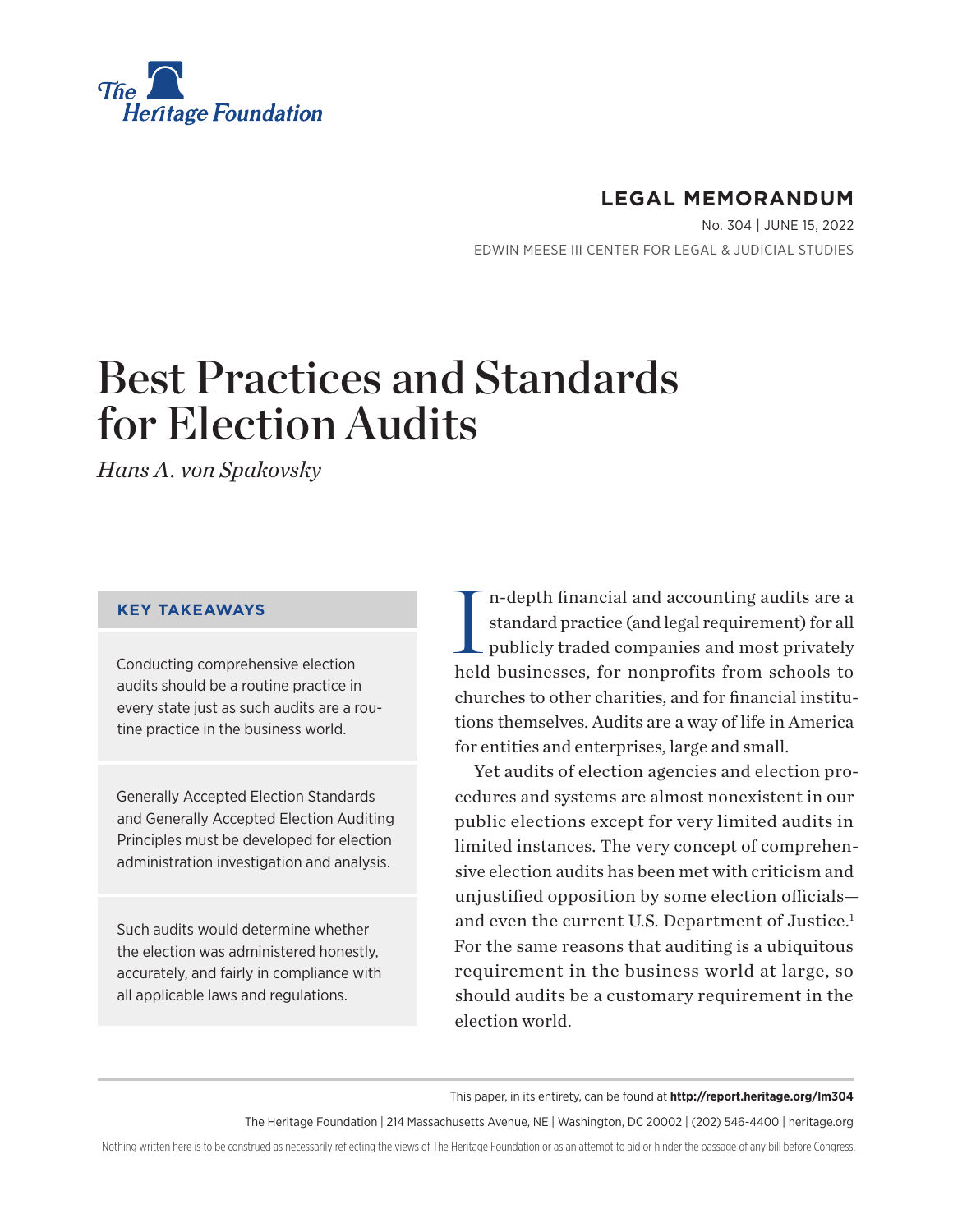<span id="page-1-0"></span>All federal, state, and local elections should be thoroughly audited after every election, and auditors should adopt standards and follow best practices that provide all stakeholders—candidates, election and other government officials, political parties, the media, and voters—with confirmation and confidence that:

- The election was administered honestly, accurately, and fairly in full compliance with all applicable laws and regulations;
- Only eligible U.S. citizens participated in the election and only individuals duly registered under state law were allowed to vote;
- No fraud, errors, or omissions occurred and, if they did occur, they have been identified and steps have been taken to rectify them;
- All election and voting equipment and computers functioned properly as designed to correctly tabulate and report the results without any unauthorized interference or tampering; and
- All results have been verified and reconciled, i.e., the number of ballots cast match the number of voters who participated in the election, all ballots are accounted for, and reports from election officials reflect the correct numbers.

# Auditing Standards for Elections

Business audits are conducted according to Generally Accepted Auditing Standards (GAAS) that are "systematic guidelines used by auditors when conducting audits on companies' financial records." They "ensure the accuracy, consistency, and verifiability of auditors' actions and reports."[2](#page-14-0) GAAS were created by the Auditing Standards Board of the American Institute of Certified Public Accountants.[3](#page-14-0)

**GAAS Standards.** There are 10 standards for business audits that, with only slight modification, could provide a guideline for establishing the standards for election audits. Under GAAS for business audits, the auditor must:

- 1. Have adequate technical training and proficiency;
- 2. Maintain his or her independence in all aspects of the audit;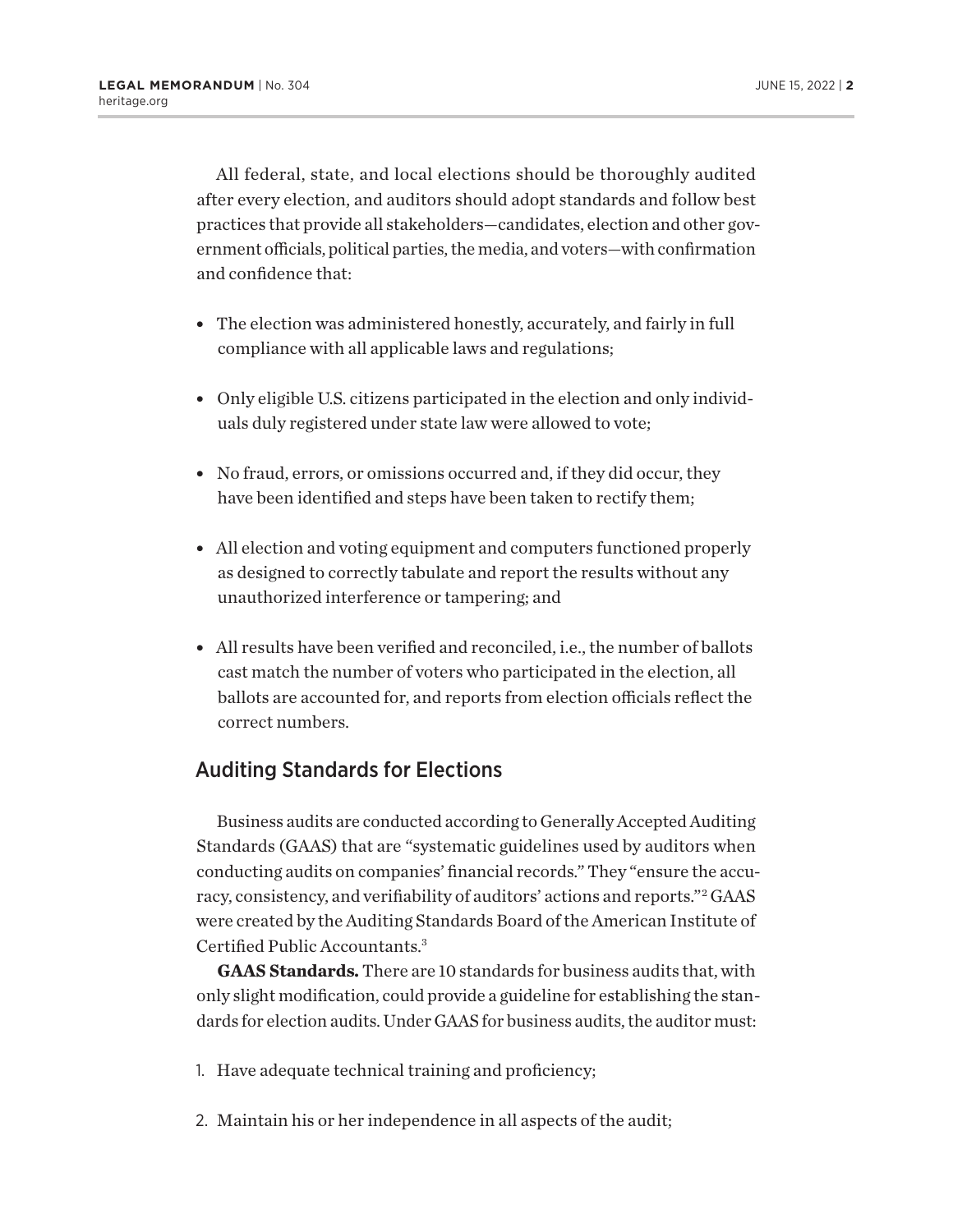- <span id="page-2-0"></span>3. Exercise due professional care and judgment;
- 4. Adequately plan the work and properly supervise all subordinates;
- 5. Obtain a sufficient understanding of the entity and its environment (including its internal controls) to assess the risk of material misstatement of financial statements due to error or fraud and design the nature, timing, and extent of further audit procedures;
- 6. Obtain sufficient audit evidence to afford a reasonable basis for an opinion about the financial statements being audited;
- 7. State in the audit report whether it was conducted in accordance with generally accepted accounting principles;
- 8. Report on those circumstances in which such principles were not followed;
- 9. State in the auditing report whether the information disclosures in the financial statement are not reasonably adequate; and
- 10.Express an opinion in the auditing report over the financial statements, taken as a whole, or explain why an opinion cannot be given.<sup>4</sup>

No such GAAS-type standards have been created for post-election audits. **GAES Standards.** However, using GAAS as a baseline, the Generally Accepted Election Standards (GAES) for election auditors could be that such auditors must:

- 1. Have adequate technical training and proficiency to be familiar with all aspects of the voter registration and election process in the state;
- 2. Maintain their independence in all aspects of the audit;
- 3. Exercise due professional care and judgment;
- 4. Adequately plan the work and properly supervise all subordinates and individuals who are members of the auditing team;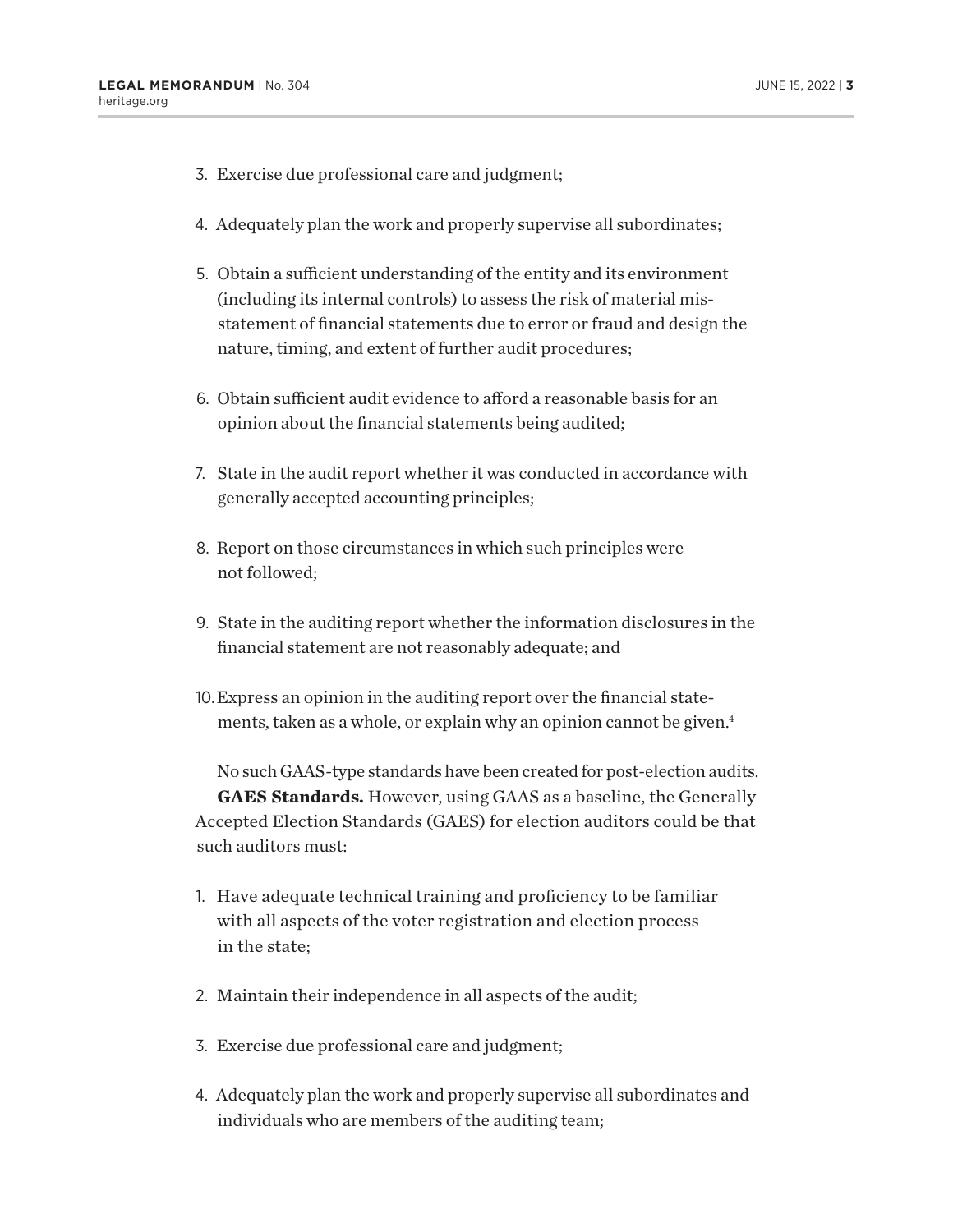- <span id="page-3-0"></span>5. Have a sufficient understanding of the election office being audited and its environment (including its internal controls and procedures) to assess the risk of material problems in its administration due to error or fraud and design the nature, timing, and extent of further audit procedures needed to investigate such problems;
- 6. Obtain sufficient audit evidence to afford a reasonable basis for an opinion about the accuracy of the election process;
- 7. State in the audit report whether the audit and the election were conducted in accordance with all state and federal legal requirements and auditing procedures established by the state;
- 8. Report on those circumstances in which such requirements were not followed;
- 9. State in the auditing report whether the information disclosures in the audit are not reasonably adequate to provide an opinion on the accuracy of the election or any aspects of the auditing review; and
- 10.Express an opinion in the auditing report over the voter registration, voting, tabulation, and reporting system as a whole, or explain why an opinion cannot be given.

## The Extent of an Audit

There is also general confusion and disagreement regarding what should be done in a post-election audit. The U.S. Election Assistance Commission (EAC), the federal agency created by the Help America Vote Act in 2002 to "serve as a national clearinghouse and resource" for information on the administration of elections,<sup>5</sup> says that post-election audits "are conducted to ensure that election voting tabulators are operating accurately and complying with regulations."[6](#page-14-0) The EAC has provided grants in the past to states to conduct audits.<sup>[7](#page-14-0)</sup>

However, all that amounts to is a hand recount of ballots and a check of the accuracy of voting machines scanners and tabulators to ensure that the total number of ballots in the hand recount matches the machine count from Election Day. Of course, as the expression goes, "garbage in, garbage out." If ballots cast by ineligible voters or fraudsters are fed into a scanner or tabulator, a properly functioning machine would still count that ballot,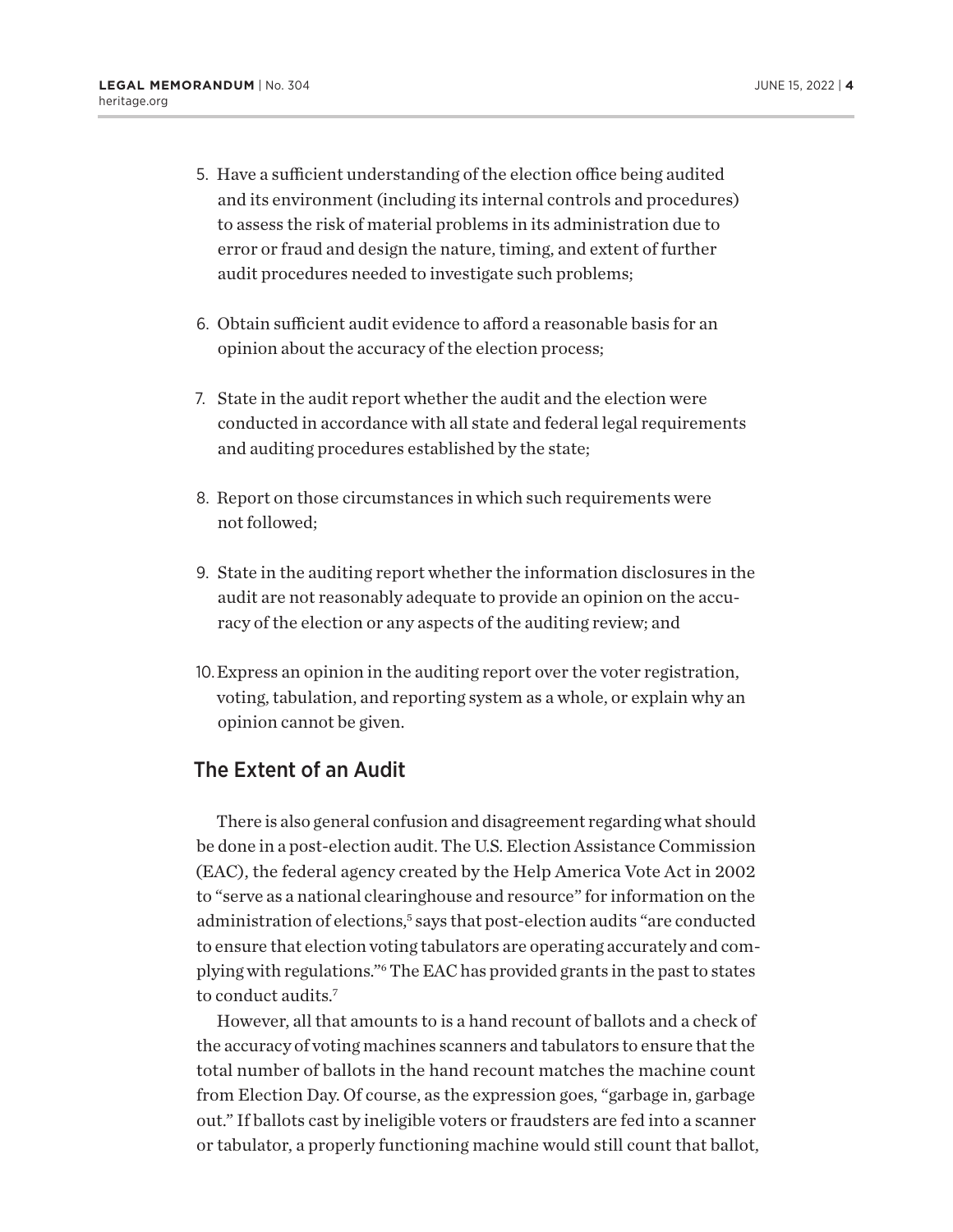<span id="page-4-0"></span>even though a proper audit would reveal that the ballot should never have been fed into the machine in the first place.

A post-election tabulation audit or recount that merely determines whether a scanner or tabulator accurately counted the ballots that were fed into it is not the only type of audit that should be conducted, although such checks are "the most prevalent…and just about the only audits called for by statute" under state election laws.[8](#page-14-0) As the CalTech/MIT Voting Technology Project points out, such vote tabulation audits "have been occurring in the United States ever since California mandated post-election audits in the 1960s.["9](#page-14-0)

According to the National Conference of State Legislatures, 32 states and the District of Columbia mandate such limited post-election audits, which "require that a fixed percent of ballots, voting districts, or voting machines be audited" by hand counting the ballots[.10](#page-14-0) A risk-limiting audit has the same goal but uses "statistics to determine the number of ballots to be reviewed based on how close the race was.["11](#page-14-0) The assumption is that if the hand count matches the machine count in whatever percentage of precincts are audited, then all of the votes were correctly tabulated. Risk-limited audits based on statistics are no substitute for the type of actual audit that jurisdictions should employ for all elections.

There are some jurisdictions where "ballot images, rather than the ballots themselves, are used for auditing." These images are created when the paper ballots are scanned at the polling place. Instead of hand counting the actual ballots, this allows "the use of independent software, not connected to the voting system, to retabulate" the votes cast in the election.<sup>12</sup>

The problem with such a limited audit is demonstrated by a simple example based on proven cases of fraud listed in the Heritage Election Fraud Database, such as individuals who illegally register and vote in two different states.[13](#page-14-0) If 1,000 votes are cast in a local election and the winning candidate wins the election with 501 votes to his opponent's 449 votes, a hand recount may confirm that the voting scanners and equipment correctly tabulated the 1,000 votes cast in that race—but it will not confirm whether the 1,000 votes were cast by *eligible* voters.

Only an audit that includes checking the procedures used by election officials prior to the election to verify the accuracy of the voter registration list itself to find voters who should not be registered because they actually reside in another state will prevent that from occurring. In such a close election—and we constantly have close elections in this country—only a small number of voters engaging in such illegal behavior could make a difference in the outcome of the election.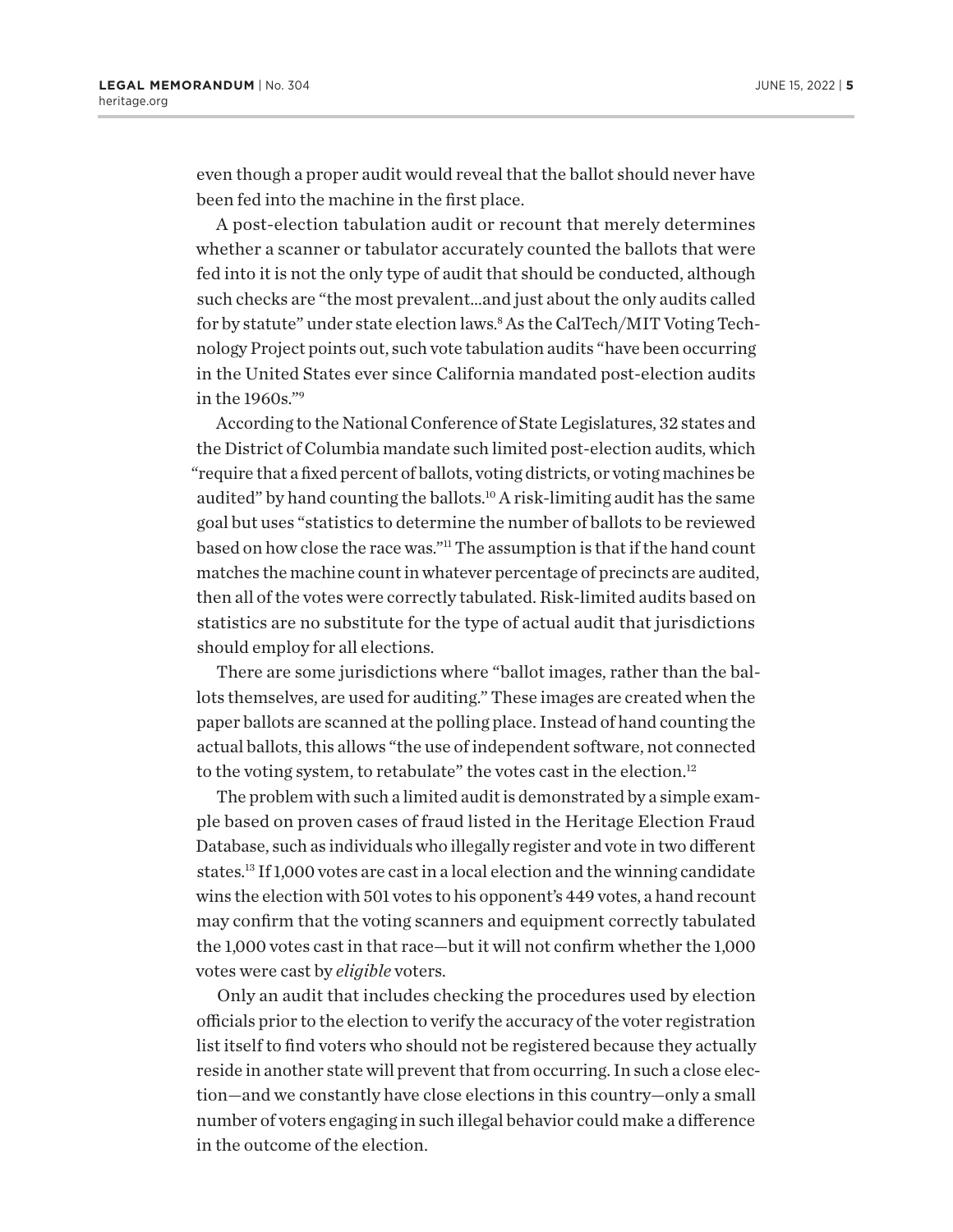## <span id="page-5-0"></span>Forensic and Other Audits

The term "forensic audit" has also been used frequently since the 2020 presidential election as a means of verifying or refuting the issues raised in connection with that election, but again, that is a relatively new term in the election area. It seems to have different meanings to different election officials, academics, citizens, and other interested parties. It has been defined as "the use of statistical methods to determine whether the results of an election accurately reflect the intentions of the electors," but:

[it] may also—or instead—focus on suggesting why election returns are as they are, pointing out anomalies, revealing possible fraudulent manipulations or intimidations, explaining outcomes as due to routine strategic behavior or identifying areas that should be investigated further using more richly in-formed hands-on methods<sup>[14](#page-14-0)</sup>

Other types of election audits that are now being discussed are simply examinations of only certain parts of our voter registration and voting system. They include:

- **Equipment audits** that ensure voting and tabulation equipment and software conforms to the voluntary performance standards established by the U.S. Election Assistance Commission<sup>15</sup> and the mandatory standards established by some states;<sup>16</sup>
- **Process or procedure audits** that verify whether administrative procedures were followed such as the procedure for a registered voter to check in at a polling place before being given a ballot; and
- **Legal compliance audits** that examine whether applicable federal and state election laws were complied with by election officials and election staff in polling places and other voting and tabulation centers.

However, none of these audits conducted in isolation provides the type of complete information needed to confirm that the entire voter registration, voting, tabulation, and reporting system worked as it was designed and intended: providing a transparent, fully observable process that complies with applicable law in which only eligible citizens have the ability to register, vote in the election, and have their votes correctly tabulated and reported without their ballots being voided or negated by fraud, errors, or other problems.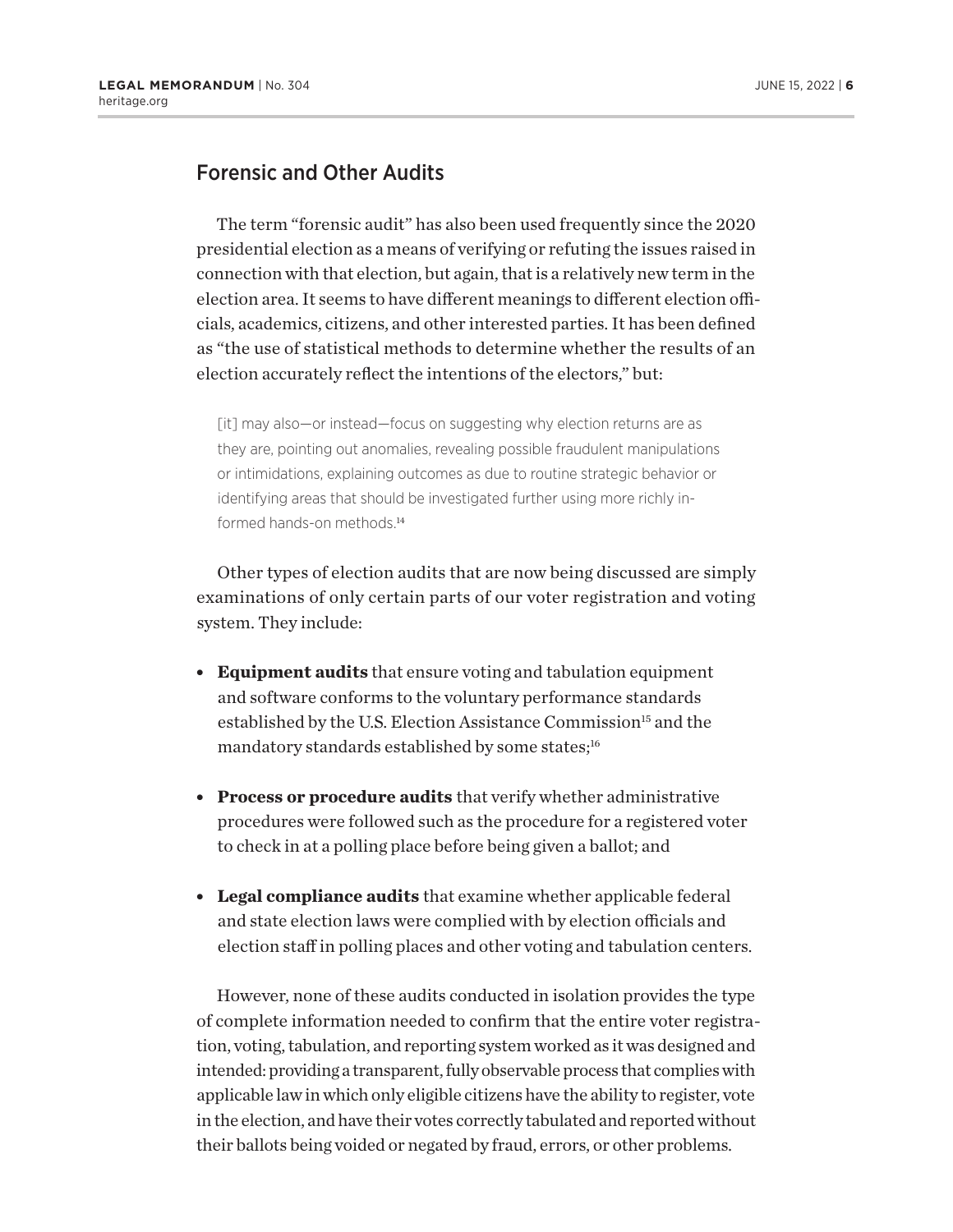<span id="page-6-0"></span>The type of audit that is needed in the election arena is one that combines *all* of the different types of partial audits into a complete analysis of the entire registration and voting system. As pointed out by the CalTech Voting Technology Project, "it is important for states and localities to engage in *comprehensive* programs of auditing and quality assurance for *every* aspect of election management.["17](#page-14-0)

## What Should Be Reviewed and Audited

#### Election audits should accomplish two objectives:

The first is to ensure that the election was properly conducted, that election technologies performed as expected, and that the correct winners were declared. The second is to convince the public of the first thing. *Convincing the public* that the election was properly conducted and that the correct winners were declared is a core activity of establishing legitimacy in a democracy.<sup>[18](#page-14-0)</sup>

Convincing the public that the election was properly conducted is especially important given that polling shows that faith in the election system is at a dangerous low point. Only 20 percent of Americans are "very confident" in the integrity of our elections, while another 39 percent are "somewhat confident." This means that less than half of the public has confidence in the integrity of the election process[.19](#page-14-0)

These two objectives cannot be achieved with partial, piecemeal, or limited audits. Instead, accomplishing those objectives requires a *comprehensive* election audit that investigates and reviews all of the procedures and actions applied and taken in the election.

**Mechanical Failure: New Hampshire.** It seems obvious that an audit report that finds errors and mistakes should not simply be ignored; state law should mandate that it be used by election officials to correct those problems to ensure they do not happen in future elections. A good example of that is the audit that was conducted in Wyndham, New Hampshire, in 2021 after a hand recount of the election for the Rockingham County District state representative seat showed a discrepancy of 499 votes from the machine tabulation on Election Day[.20](#page-14-0)

The audit found that the discrepancy was caused by a folding machine leased by the town to fold absentee ballots for insertion into envelopes being sent to voters. Instead of folding the ballots along the lines between the names of candidates as it was supposed to, it folded many of the ballots through the candidates' names. The computer scanners that were reading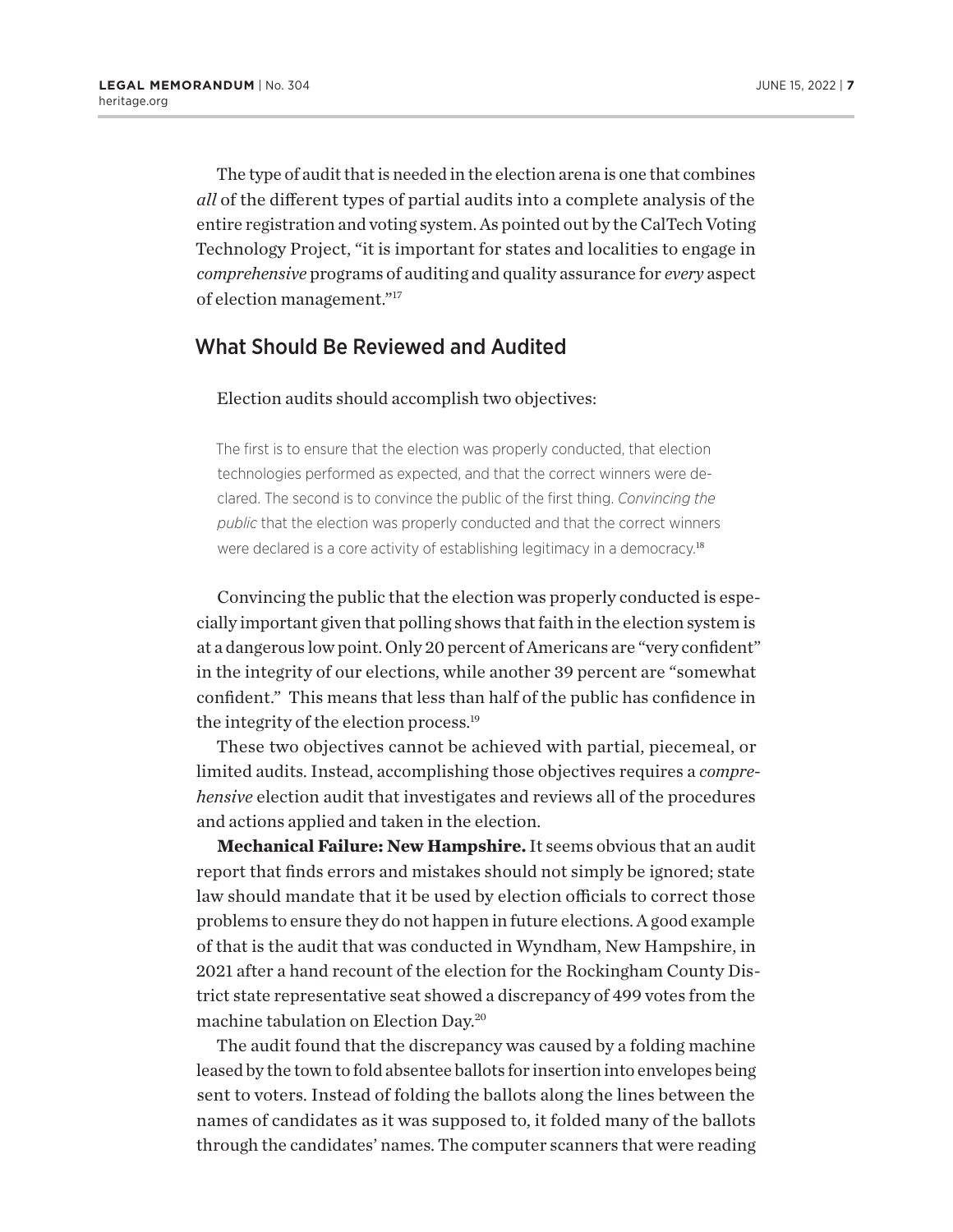<span id="page-7-0"></span>the completed ballots when they were sent back by the voters mistakenly read the folds "as marked ovals" or votes for that candidate.<sup>21</sup>

Folds through the candidates' names were also sometime interpreted as an "overvote" when the scanner detected the filled in oval next to the name of another candidate on the same ballot in the same race, voiding the vote in that race entirely. The actual ballot count did not change the outcome of the election, but without the audit, election officials in Wyndham would have had no idea that their voting equipment was malfunctioning. Unless it was corrected, that malfunction could have made the difference in a future election. It was only because of the audit that the problem was discovered.

**Intentional Misconduct.** State law should mandate that an audit report that finds intentional misconduct must be referred to the appropriate local, state, or federal law enforcement agency to investigate and prosecute any such misconduct that violates election laws, such as findings that voters were registered in more than one state and voted illegally in both states. State law should further require that local election officials provide law enforcement with all voter and election files relevant to such intentional misconduct.

**Comprehensive Audits.** As noted, the seventh GAAS for business auditors is that they state whether the audit was conducted in accordance with "generally accepted accounting principles" for the review of financial statements. The equivalent of such "accounting principles" for the review of election procedures in a comprehensive election audit, Generally Accepted Election Auditing Principles, could include investigating, reviewing, and determining whether:

- 1. Election officials complied with all state and federal laws and regulations governing the registration and election process.
- 2. Voter registration list maintenance actions were taken *prior* to the election to ensure only eligible individuals were registered to vote, including verifying that registrants were:
	- a. Citizens;

b. Legal residents of the precinct where they voted, living in an actual residence, and not registered and voting in another location in the state or any other state;

c. Not deceased;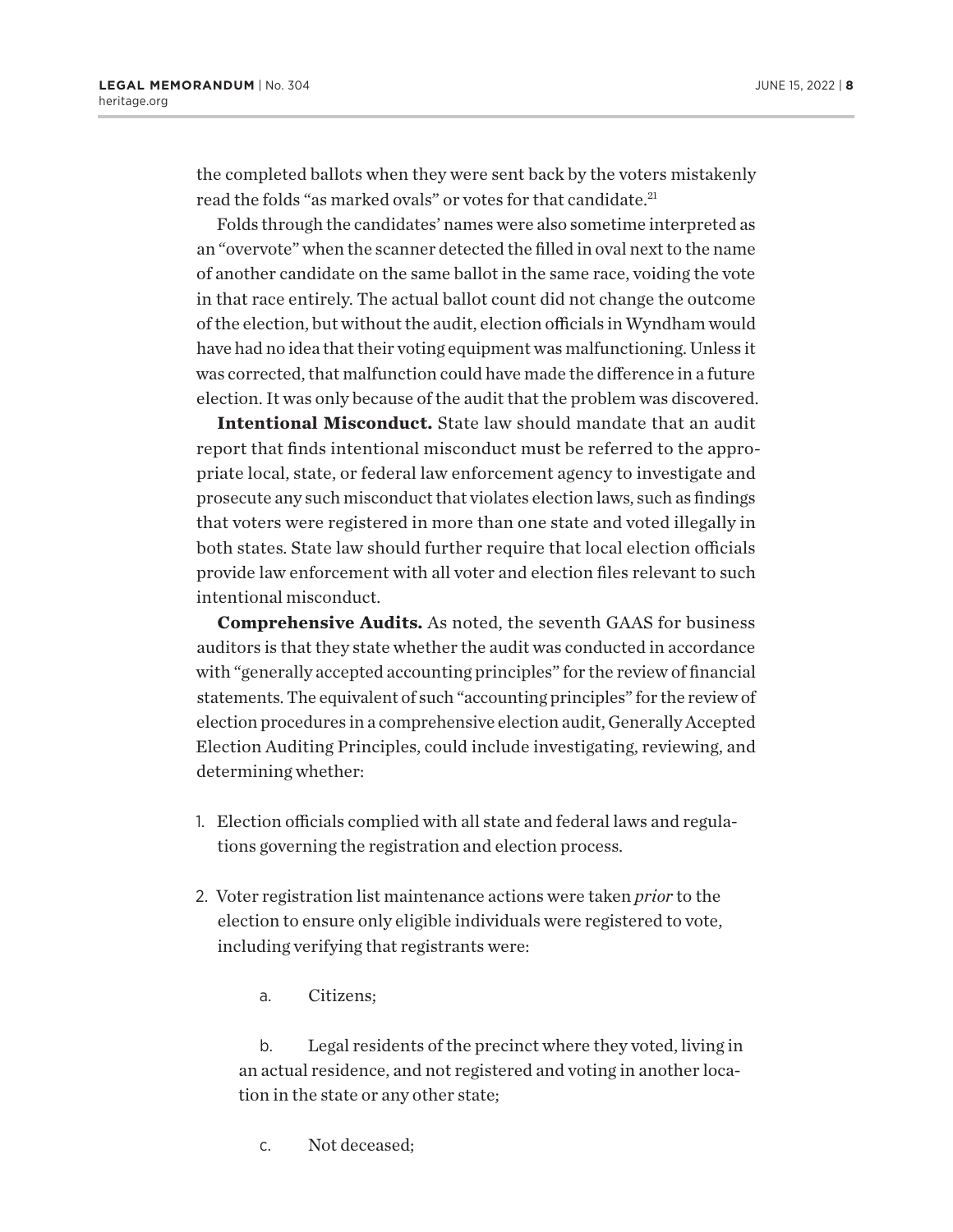d. The minimum age required to vote;

e. Not disqualified due to criminal convictions or other disqualifications;

f. Qualified under all other state law requirements for legal registration; and

g. Were removed from the registration list prior to the election if they were not eligible.

- 3. The data sources used for voter registration list maintenance actions were sufficient to provide confirmation that those on the voter registration list were eligible to vote, that any problems uncovered were resolved, and that ineligible individuals were removed from the list and did not cast votes in the elections.
- 4. Hand recounts of ballots agreed with the machine counts made on Election Day.
- 5. The number of total ballots cast equals the number of individuals that registration records show cast ballots in the election.
- 6. The number of ballots cast in each precinct equals the number of individuals who registration records show as having cast ballots in that precinct.
- 7. The ballot totals from the precincts match the results published by the election office and any anomalies have been investigated.
- 8. The processing of absentee ballots was done in strict accordance with all applicable state laws and regulations, including any requirements for identification documentation, witness signatures or notarization, voter signature comparison, and receipt of completed absentee ballots prior to the state law deadline.
- 9. The chain of custody rules and regulations for all ballots, voting equipment, and drop boxes were followed by election officials and documented to confirm compliance.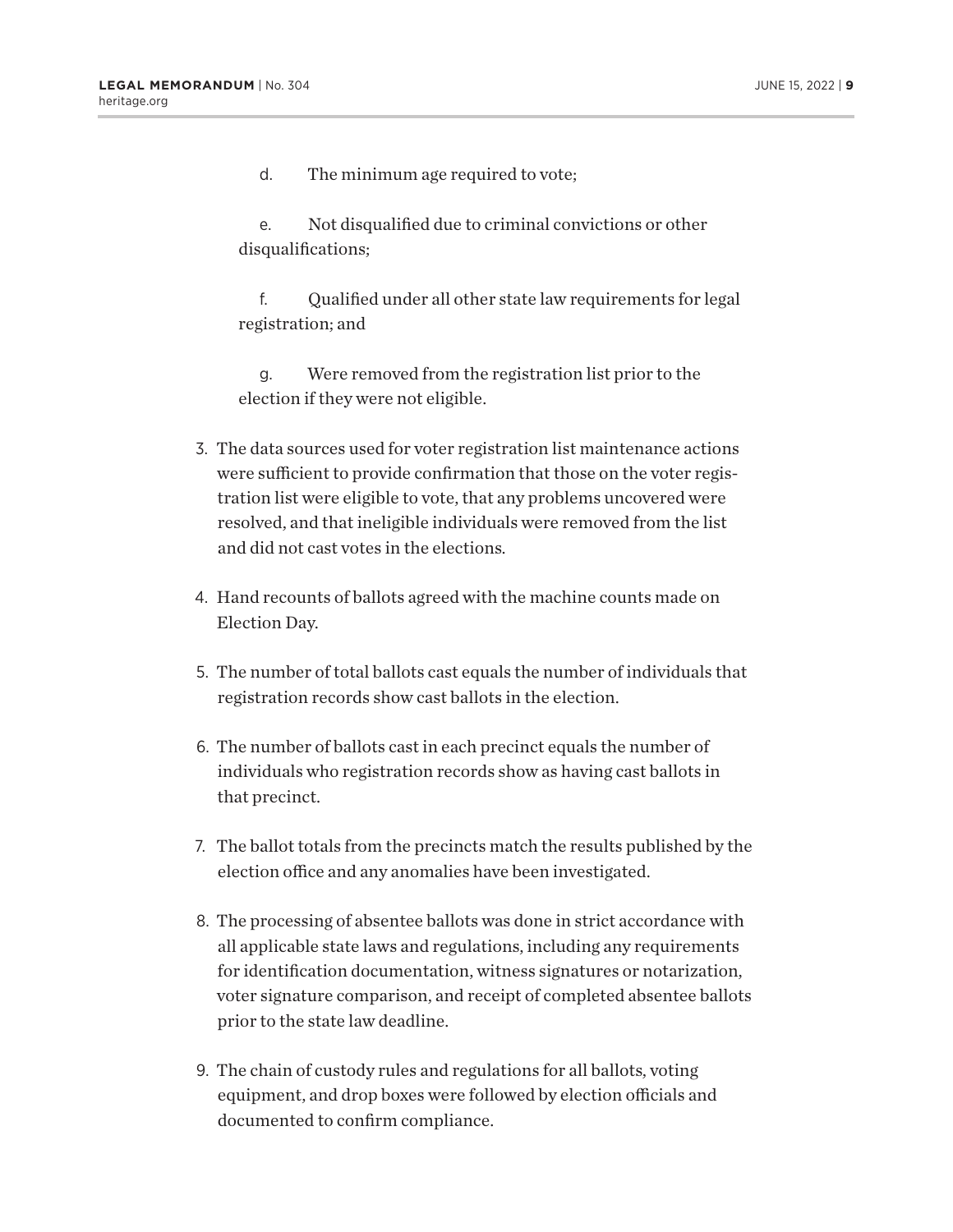- <span id="page-9-0"></span>10.The voting equipment and tabulation/vote counting machines and systems were subjected to logic and accuracy testing prior to Election Day and the start of any early voting period, as well as immediately after the election, and were not connected to the Internet at any time during the voting or tabulation period.
- 11. No unauthorized or unapproved software was added to any voting equipment prior to, or after, the election and there is full and complete documentation of all authorized changes made, including identification and contact information for the individuals making those changes.
- 12. Computer system logs show no malware, unexplained changes, or other problems in the voting and tabulation equipment and all such equipment and software was certified for use in the state under applicable certification processes. There are independent laboratories<sup>22</sup> accredited by the U.S. Election Assistance Commission that provide inspection and assessment services of voting equipment that has been certified under the voluntary federal voting system standards established by the EAC that could be used by audit teams, as well as a Quality Monitoring Program established by the EAC to cover certified voting equipment.<sup>23</sup>
- 13. Observers authorized by state law were given full and meaningful access to observe in-person voting in polling locations on Election Day and during early voting, the processing of absentee ballots, the operation of all tabulation systems and other voting equipment, and the fulfillment of all legal requirements such as signature-matching on absentee ballots, as well as the processing of voter registration and absentee ballot applications prior to Election Day.
- 14.All complaints by voters, observers, and election officials were investigated, documented, and properly resolved and disciplinary action was taken against any election officials engaging in misbehavior or unlawful actions.
- 15.All disputed, challenged, rejected, and cured ballots were investigated, documented, and properly resolved in compliance with applicable state law.
- 16. All provisional ballots cast by voters were investigated, documented, and properly resolved in compliance with both federal law<sup>24</sup> and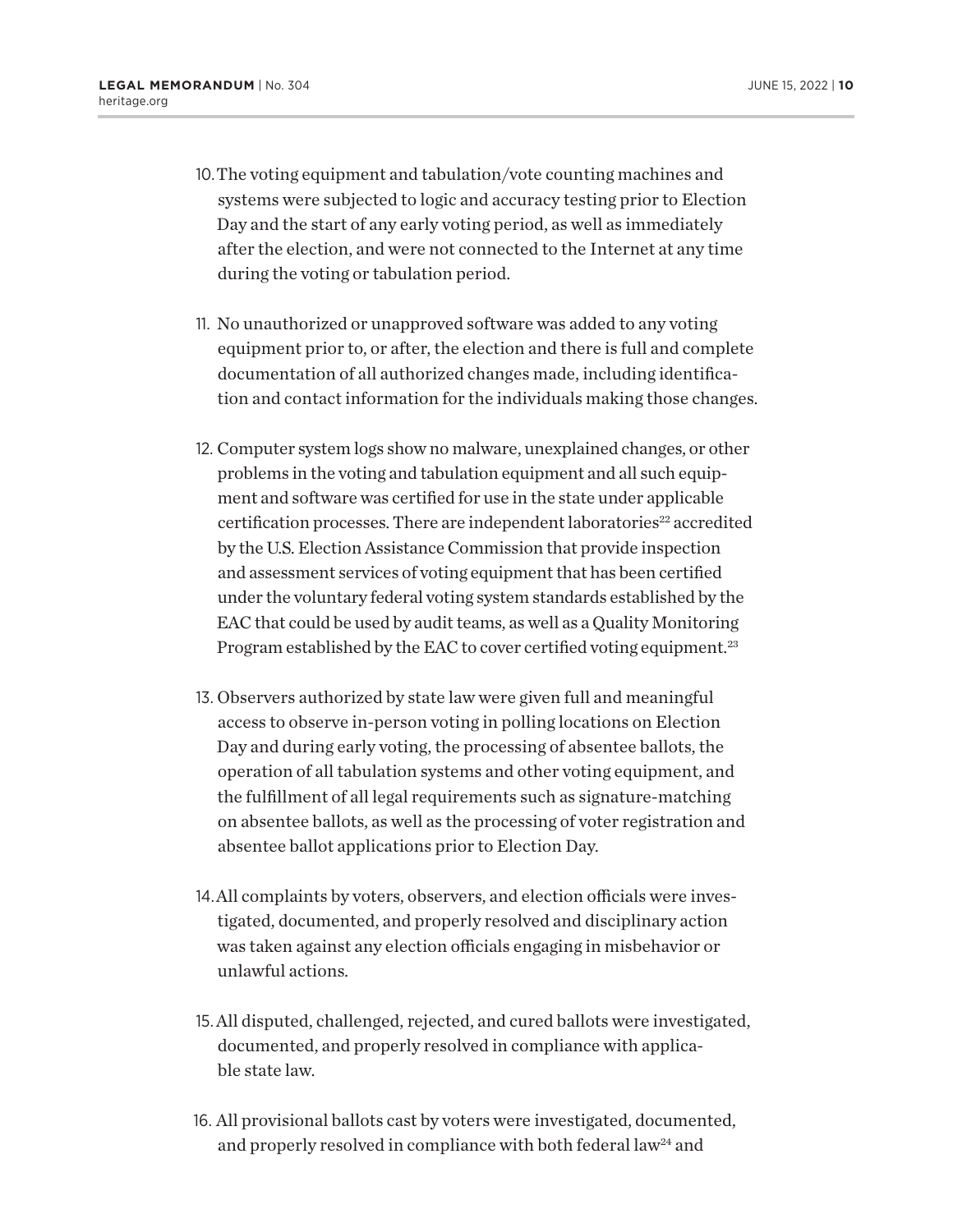<span id="page-10-0"></span>applicable state law and legal requirements were not waived by election officials to circumvent the state's voter registration deadline.

- 17. All contracts with third-party vendors are made available to the public and were reviewed to verify their compliance with state law and equal treatment of all voters.
- 18. A financial audit<sup>25</sup> confirms that all election office appropriations, grants, and disbursements were properly spent on activities related to registration, voting, and administration in the year prior to the date of the general election.[26](#page-14-0)

## Who Should Be Audited

Clearly, the best course of action would be for every county election jurisdiction (or townships in states like New Hampshire, where elections are conducted by towns) to be audited after every election. However, such a procedure may be impossible in some larger states due to the cost, lack of resources, and lack of experienced personnel.

One potential solution to this problem would be to audit every election jurisdiction in a state on a random, rotating basis that is not announced until *after* the election. That rotation system should ensure that every election jurisdiction is audited at least once every five years and that no election jurisdiction believes that just because it was audited, it will not be audited again for five years. A rotating audit system based on a three-year cycle would, of course, be better, but again that will depend on the size of the state, the number of election jurisdictions, and the resources and personnel available to conduct such audits.

When it comes to voter registrations and ballots cast in an election, auditors could choose to audit a statistically significant random sample of registration and ballots cast in each precinct within an election jurisdiction or they might opt to audit all registrations and ballots cast within a randomly selected number of precincts within an election jurisdiction.

## Who Should Conduct Audits

Corporate audits are conducted by independent, outside experts to avoid having corporate personnel cover up mistakes, errors, intentional misconduct, and other problems. Individuals within the corporations being audited obviously have a non-waivable conflict of interest that prevents them from serving as independent auditors.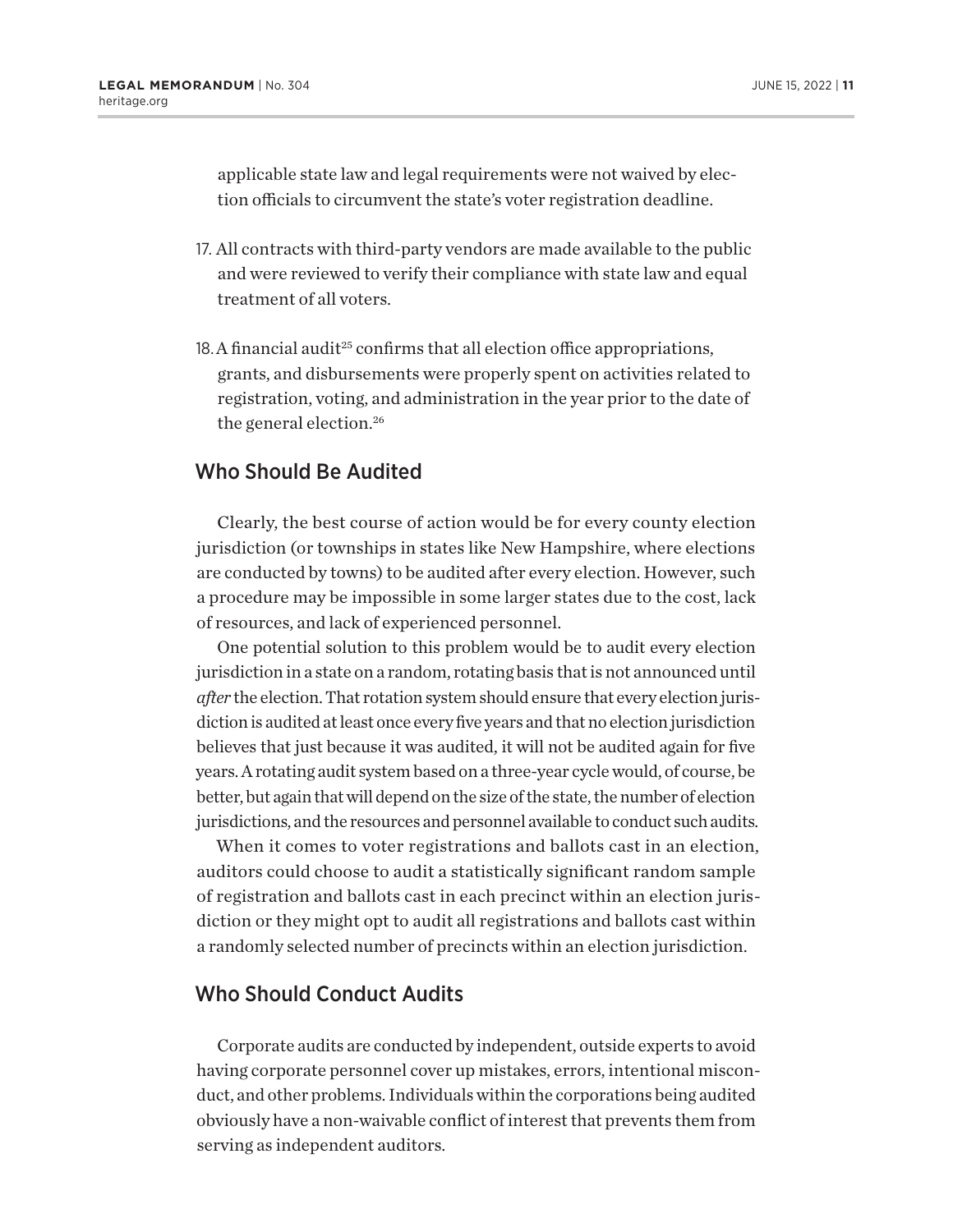<span id="page-11-0"></span>The same rule should apply to election audits because the same conflict of interest exists. Local election officials who may be embarrassed or lose their jobs if mistakes and problems are detected that were caused by their mismanagement of the voter registration and voting system, as well as the equipment they chose to use, should *not* be the individuals conducting an audit of how they or the equipment they selected performed in the election.

The problem is that while there are numerous accounting firms that are qualified to conduct business audits, there are currently almost no experienced entities with the requisite knowledge of election law and experience in election administration to competently conduct a comprehensive election audit. Creating a mandatory system for conducting election audits nationwide will likely give rise to a new market for skilled, experienced, and independent election auditors.

Until that happens, audits should be conducted by teams consisting of local election officials from *different* jurisdictions than the one being audited. State election officials, state auditors or inspectors general, and experienced outside experts should be utilized, and those efforts should be coordinated by the secretary of state or a state election board with final authority over elections in the state[.27](#page-14-0)

Designated state legislators on a bipartisan basis could also be part of such teams—but only as observers—to be able to report back to their legislatures about the conduct and findings of the audit. A representative of the U.S. Election Assistance Commission could also be allowed in as an observer. Permitting bipartisan groups of legislators or EAC officials to serve as observers need not be a mandatory requirement, but it might be helpful.

Local election officials in the jurisdiction being audited should, of course, participate in the audit, but only to the extent needed to explain their procedures to the members of the audit team, provide any information, materials, or background needed, and answer any questions. They should have no participation in the analysis or preparation of the audit team's report.

Any state law that is passed to implement the auditing process should include a provision requiring that local election officials cooperate with, and provide all records sought by, the auditing team. The chief election official or agency of the state, whether it is a secretary of state or a state election board, should have the authority to impose administrative fines on an election official who refuses to comply with this requirement—as well as the power to terminate such election official for cause. States should also consider criminal penalties for election officials who willfully refuse to cooperate with an audit.

**Third-Party Cooperation.** This cooperation mandate should also apply to all third-party contractors that provide equipment or services to election officials, and all contracts entered into with such contractors should include a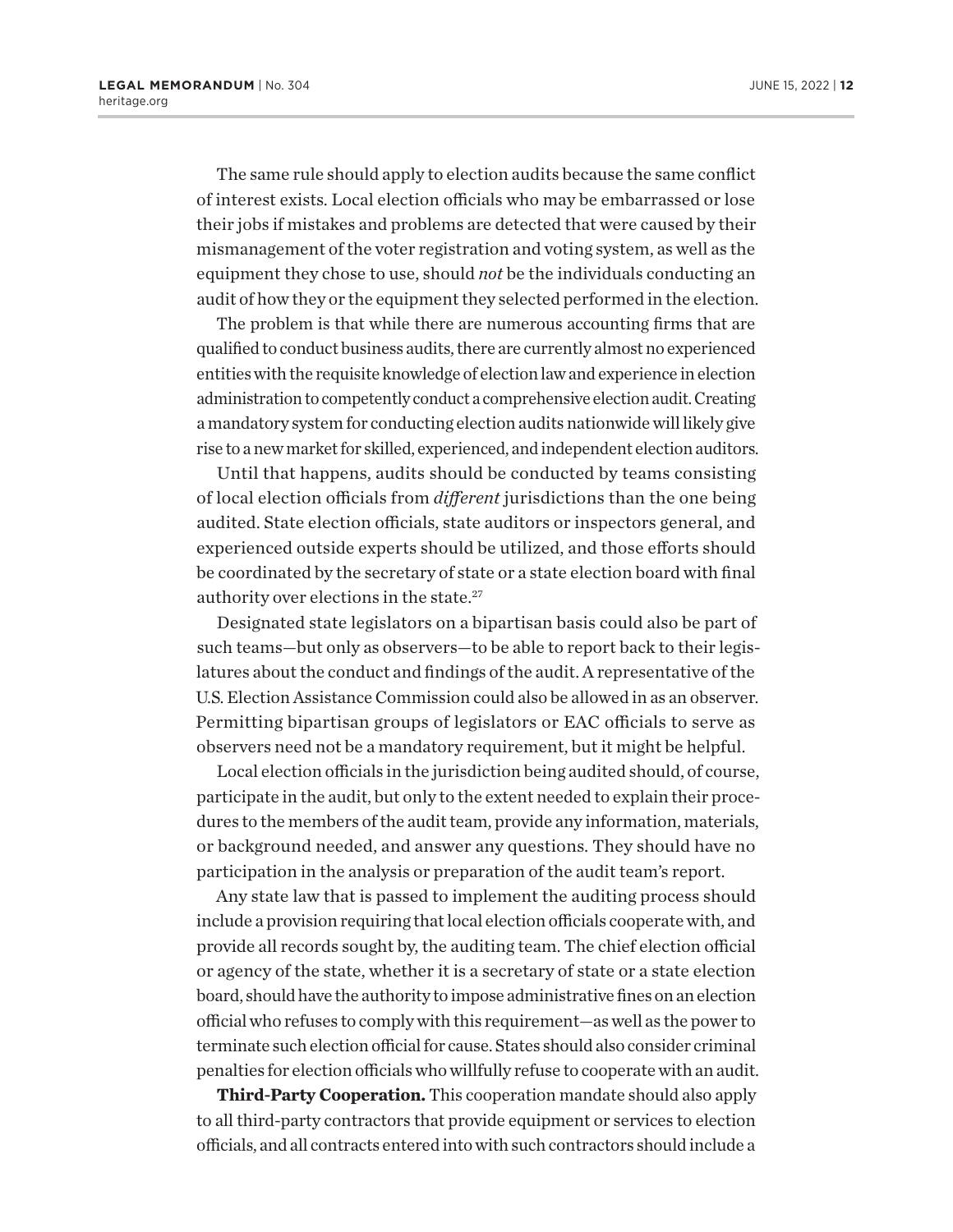<span id="page-12-0"></span>provision requiring such cooperation—with the imposition of liquidated damages for each day that a contractor refuses to provide information or documentation sought by the audit team. Such a provision might have prevented the problem that arose when Maricopa County election officials and the county's voting equipment supplier, Dominion Voting Systems, refused to cooperate with the audit implemented by the state senate in Arizona after the 2020 election.

As state Arizona Senate President Karen Fann said at the time, "the noncompliance by the County and Dominion continues to delay the results and breeds distrust.["28](#page-15-0) States need to implement audit enforcement provisions to prevent such misbehavior, including a requirement that any voting equipment and software company seeking to have its products certified for use in a state agree, as part of that certification process, to cooperate fully with any audits or lose their accreditation in the state.

**Observers.** Every aspect of an audit—just like every aspect of the election process—should allow observers from the political parties and candidates to monitor the auditors and the entire auditing process. Transparency is fundamental to achieving the second objective of an audit—convincing the public that the election was fairly, effectively, and honestly conducted.

## Legal Issues

One issue that should not deter the implementation of comprehensive auditing standards and procedures by state governments is a threat by the U.S. Department of Justice—which has no jurisdiction over such issues despite its erroneous claims to the contrary.

**Department of Justice (DOJ) Threats.** On May 5, 2021, Pamela S. Karlan, the Principal Deputy Assistant Attorney General of the Civil Rights Division of the Justice Department (a political appointee), sent a letter to Arizona Senator Fann warning her that the audit being conducted of the 2020 election in Maricopa County potentially violated the federal law requiring preservation of election records or could be considered "intimidation" of voters under Section 11(b) of the Voting Rights Act, the latter being a criminal offense.<sup>29</sup> This was followed by a "guidance" document published on July 28, 2021, that made the same false assertions.<sup>30</sup>

As the Public Interest Legal Foundation (PILF),<sup>[31](#page-15-0)</sup> which is staffed with former Justice Department lawyers, correctly concluded in a published response, the DOJ's letter and guidance overstated the Justice Department's power and understated the state's authority over its election. They were written, in PILF's views, by "an ideological extremist with a long history of partisan enforcement of civil rights laws as well as rank scholarly dishonesty."[32](#page-15-0)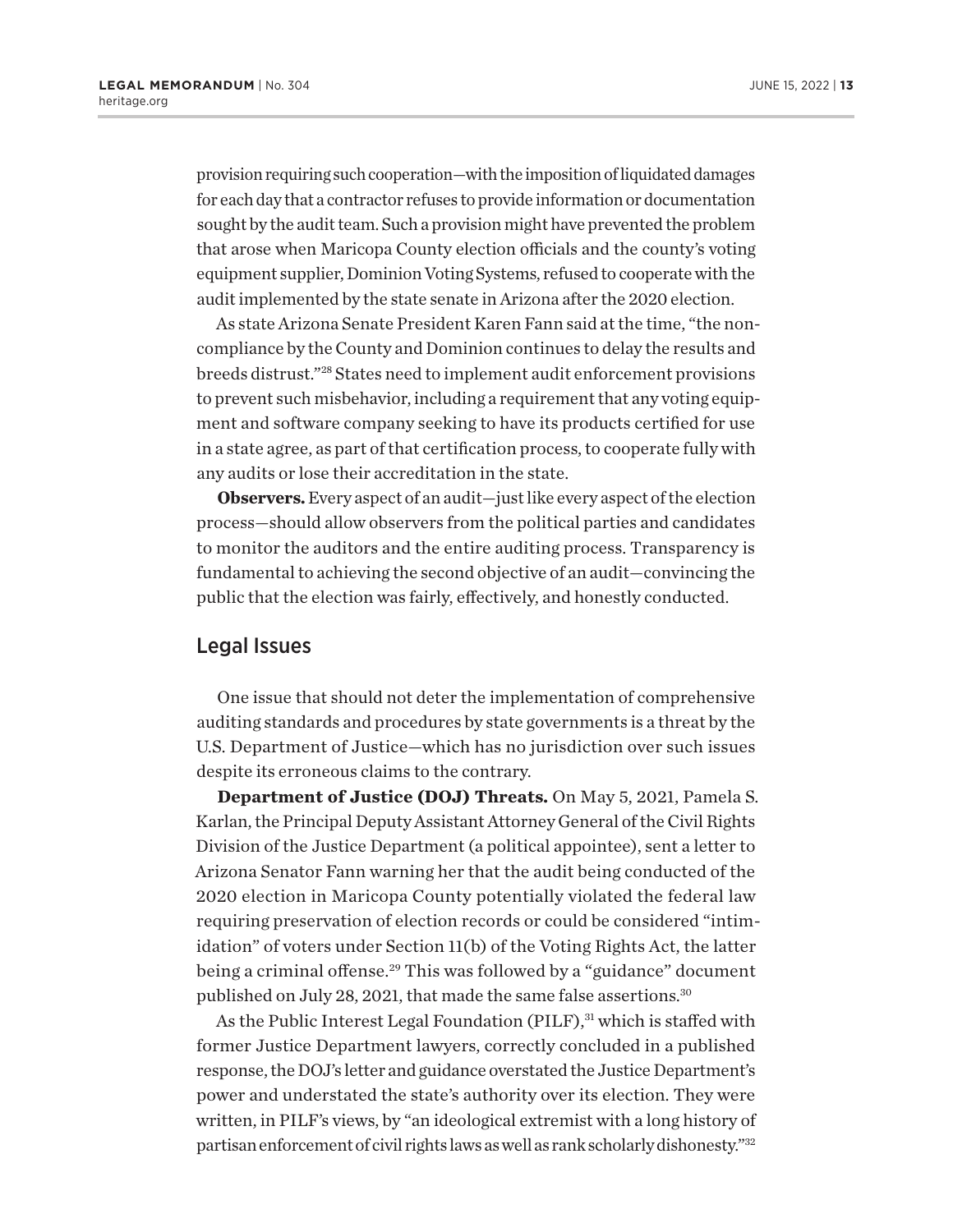<span id="page-13-0"></span>According to PILF, the Justice Department's position rested "on tenuous legal grounds" and was designed to deter Arizona from auditing the election rather than "provide a sober description of federal power"<sup>33</sup> simply because the political appointees within the Biden Justice Department did not want any questions raised about the legitimacy of the 2020 election.

Conducting an audit that examines existing election records does not violate the federal law requiring preservation of such records, contrary to the assertions of the Justice Department, which "exaggerated the reach of" the statute.<sup>34</sup> Audits do not destroy records, they simply examine and review the existing records.

**Audits and the Voting Rights Act.** Furthermore, contrary to the DOJ's claims, Section 11(b) of the Voting Rights Act is also not implicated by an audit.[35](#page-15-0) Section 11(b) prohibits directly intimidating or threatening an individual for "voting or attempting to vote." It requires "real, objective intimidation, not imaginary or attenuated intimidation.["36](#page-15-0) When an audit is conducted *after* the election, it is an "absurd and implausible interpretation of Section 11(b)" to claim that conducting an audit or a recount could possibly "intimidate" or "threaten" voters who have already voted.

Prior to the issuance of this dishonest guidance, the Justice Department had *never* asserted that it had any authority of any kind over, or had ever investigated, the recount, recanvas, or audit of a prior election. State officials should disregard this guidance and recognize it for what it is: the partisan abuse of the Justice Department's law enforcement authority under federal voting rights laws for political purposes.

## **Conclusion**

Conducting audits of U.S. elections should be a routine practice, the same way they are a routine practice in the business community and other fields of our society. Such audits are necessary to ensure the proper conduct of the entire election system, from the registration of eligible voters to the casting of ballots to the tabulation and reporting of the election results. Such a requirement should be imposed and enforced by state law and state officials to guarantee not only the honesty and effectiveness of the election process, but to assure the public, candidates, political parties, and the media that they can be confident in the security and integrity of our elections.

Hans A. von Spakovsky is Manager for the Election Law Reform Initiative and Senior Legal Fellow in the Edwin J. Meese III Center for Legal and Judicial Studies at The Heritage Foundation. He is a former county election official in two different states.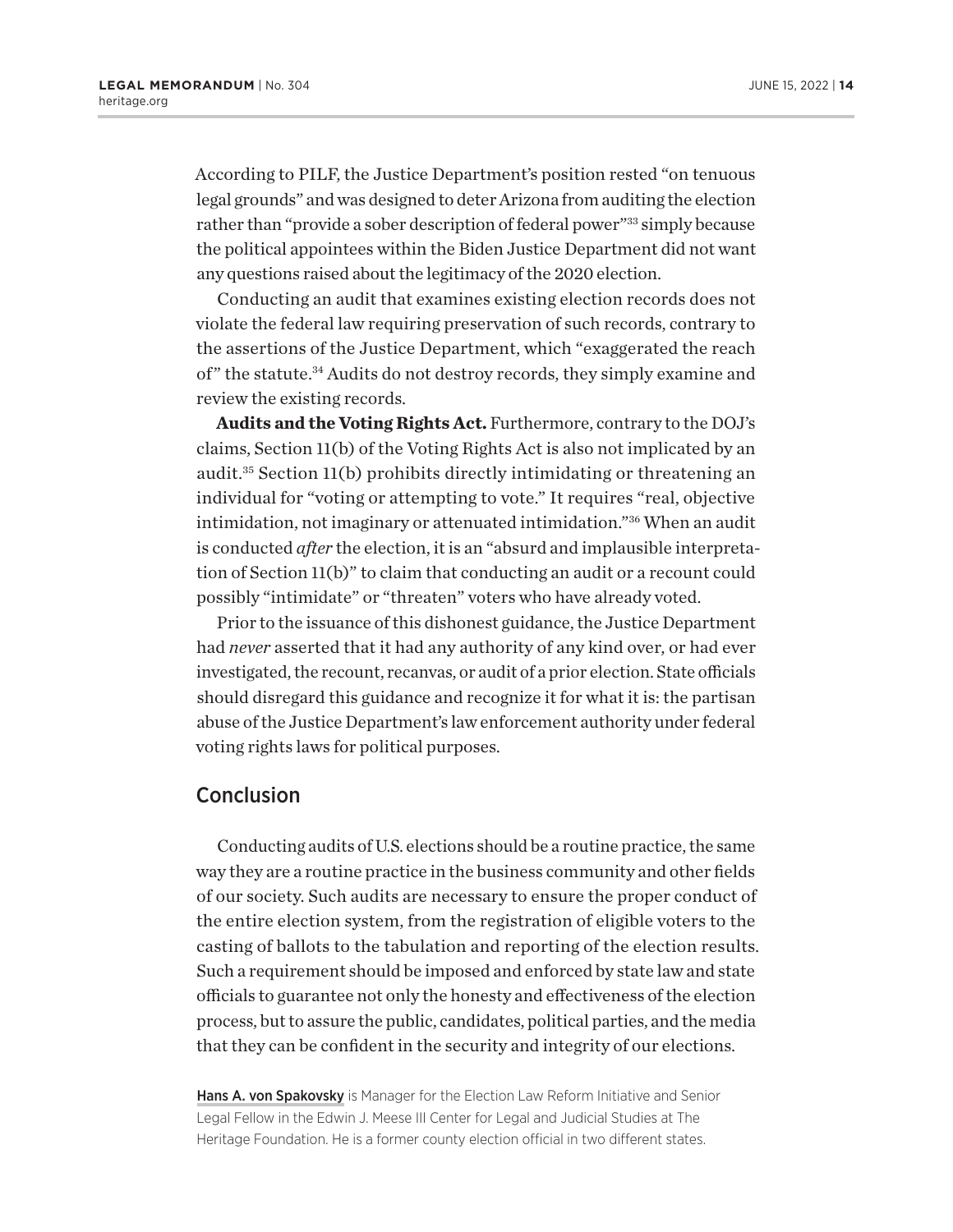# <span id="page-14-0"></span>**Endnotes**

- [1.](#page-0-0) *Federal Law Constraints on Post-Election "Audits,"* U.S. Dep't. of Just., (July 28, 2021), https://www.justice.gov/opa/press-release/file /1417796/download.
- [2.](#page-1-0) Alicia Tuovila, *Generally Accepted Auditing Standards (GAAS)*, Investopedia (Nov. 11, 2020), https://www.investopedia.com/terms/g/gaas.asp#:~:text =Generally%20accepted%20auditing%20standards%20(GAAS)%20are%20a%20set%20of%20systematic,of%20auditors'%20actions%20and%20 reports.
- [3.](#page-1-0) *ASB Auditing Standards Board*, AICPA, https://us.aicpa.org/research/standards/auditattest/asb.
- [4.](#page-2-0) Tuovila, *Generally Accepted Auditing Standards*, *supra* note 2.
- [5](#page-3-0). 52 U.S.C. § 20922.
- [6](#page-3-0). *Post-Election Audits*, U.S. Election Assistance Comm'n (Oct. 23, 2020), at 1.
- [7.](#page-3-0) *See EAC Logic and Accuracy and Post-Election Audit Grants*, U.S. Election Assistance Comm'n, https://www.eac.gov/election-officials/post-election -audits-recounts.
- [8](#page-4-0). Amanda Zoch, *The What, Why and How of Election Audits*, Nar'l Conf. of State Legislatures (Aug. 5, 2021), https://www.ncsl.org/research/elections-and -campaigns/the-what-why-and-how-of-election-audits-magazine2021.aspx.
- [9](#page-4-0). Election Auditing: Key Issue and Perspectives, Summary Report, СALТECH/МIT VOTING ТЕСН. PROJECT (Dec. 7-8, 2018), p. vi.
- [10.](#page-4-0) Zoch, *The What, Why and How of Election Audits*, *supra* note 8.

[11.](#page-4-0) *Id.*

- [12](#page-4-0). *Post-Election Audits*, U.S. Election Assistance Comm'n, *supra* note 6, at 6.
- [13](#page-4-0). *Election Fraud Database*, The Heritage Foundation (2022), https://www.heritage.org/voterfraud.
- [14.](#page-5-0) Walter R. Mebane, Jr., *Election Forensics Beyond Audits*, Summary Report, CALTECH/MIT VOTING TECH. PROJECT (Dec. 7-8, 2018), at 21.
- [15](#page-5-0). *Voluntary Voting System Guidelines*, U.S. Election Assistance Comm'n, https://www.eac.gov/voting-equipment/voluntary-voting-system-guidelines.
- [16.](#page-5-0) *See, e.g., General Information on Texas Voting System Certification Process*, Tex. Sec'y of State, https://www.sos.state.tx.us/elections/laws /generalinfo.shtml.
- [17.](#page-6-0) Summary Report, *supra* note 9, at v (emphasis added).
- [18](#page-6-0). *Id.* at iv (emphasis in original).
- [19.](#page-6-0) Xander Landen, *Only 20 Percent of Americans Say They're "Very Confident" in U.S. Election Integrity: Poll*, Newsweek (Jan. 6, 2022), https://www .newsweek.com/only-20-percent-americans-say-theyre-very-confident-us-election-integrity-poll-1666411.
- [20.](#page-6-0) Harri Hursti, Mark Lindeman, and Philip B. Stark, *New Hampshire SB 43 Forensic Audit*, Dep't of Just. (July 2021), https://www.doj.nh.gov/sb43 /documents/20210713-sb43-forensic-audit-report.pdf.
- [21.](#page-7-0) *Id*. at 3.
- [22](#page-9-0). *See, e.g.*, Pro V&V, http://www.provandv.com/services/; and SLI Compliance, https://slicompliance.com/services/voting-system-certification-testing /electronic-voting-system-forensic-analysis-and-audit/.
- [23](#page-9-0). *Voluntary Voting Systems Guidelines*, *supra* note 15. The U.S. Election Assistance Commission has implemented the "Quality Monitoring Program" that is "designed to ensure that voting systems certified by EAC are the same systems sold by manufacturers" and includes "fielded voting system review, anomaly reporting, and manufacturing site visits." *See Quality Monitoring Program*, U.S. Election Assistance Comm'n, https://www.eac.gov/voting -equipment/quality-monitring-program. For an example of its work, *see EAC Approves Measure to Address Missouri Voting Machine Anomaly*, Press Release, U.S. Election Assistance Comm'n (May 20, 2022), https://www.eac.gov/news/2022/05/20/eac-approves-measure-address-missouri-voting -machine-anomaly.
- [24.](#page-9-0) Section 302 of the Help America Vote Act of 2002, 52 U.S.C. § 21082.
- [25](#page-10-0). The Inspector General of the U.S. Election Assistance Commission conducts audits of how states have used federal grants provided to them by the EAC through federal appropriations. Thus, some aspects of the financial spending of election officials and election agencies is already being audited. See EAC Office of the Inspector General Announces Audits of HAVA Grant Funds in Eight States, Press Release, U.S. ELECTION ASSISTANCE COMM'N (July 16, 2021), https://www.eac.gov/news/2021/07/16/eac-office-inspector-general-announces-audits-hava-grant-funds-eight-states.
- [26.](#page-10-0) For other suggestions on different types of post-election audits, see *Post-Election Audits: Verifying Election Integrity*, (June 22, 2012), https://election -integrity.info/Post\_Election\_Audits.pdf.
- [27.](#page-11-0) While there are many academics who write about election issues, there are very few who have actual experience in election administration and the knowledge needed to participate in a comprehensive audit. The author served on a county election board in Georgia for five years and a similar board in Virginia for three years. Both boards administered the voter registration and election process in the largest counties in each state.